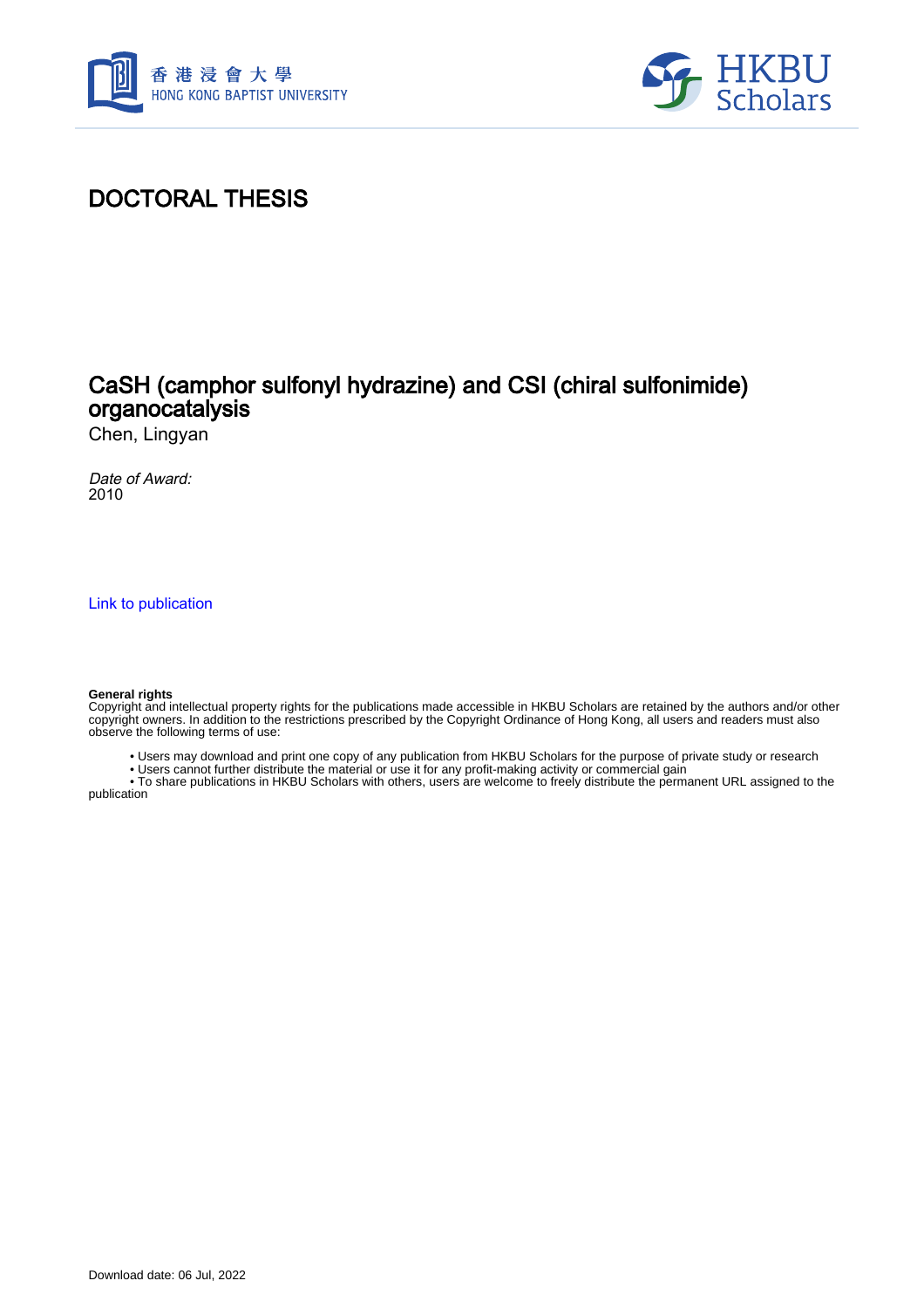## **CaSH (Camphor Sulfonyl Hydrazine) and CSI (Chiral Sulfonimide) Organocatalysis**

**CHEN Lingyan** 

# **A thesis submitted in partial fulfillment of the requirements for the degree of Doctor of Philosophy**

**Principal Supervisor: Professor Albert W. M. LEE** 

**Hong Kong Baptist University** 

**August 2010**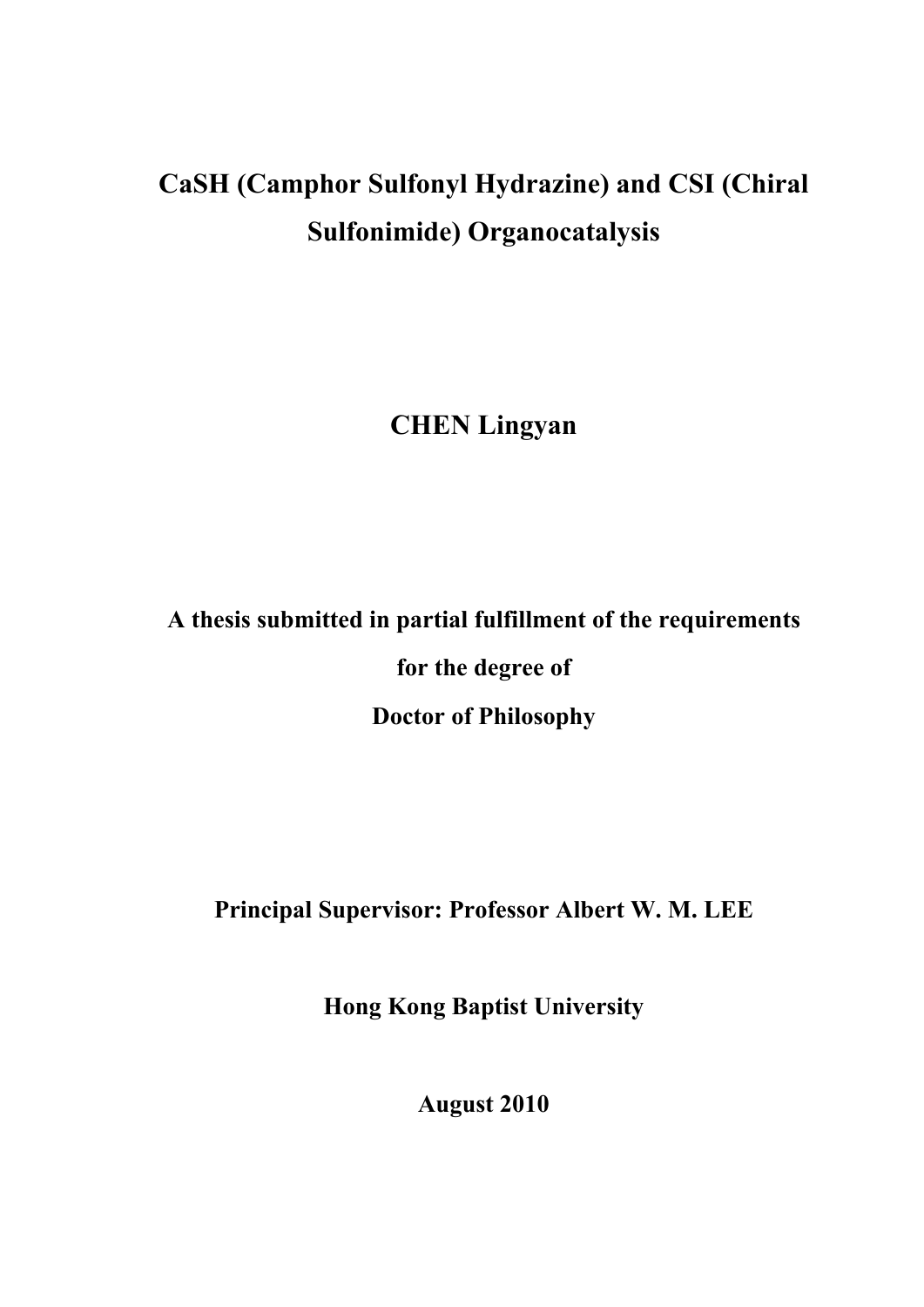#### **Abstract**

Organocatalysts can be broadly classified as Lewis bases, Lewis acids, Brønsted bases, and Brønsted acids. In this thesis, two new types of Lewis base and Brønsted acid organocatalysts were designed.

For Lewis base organocatalysis, CaSH (camphor sulfonyl hydrazine) was developed as a new functionality in organocatalysis. *N*<sup>α</sup> -alkylated CaSH catalyzed enantioselective aza-Michael addition between nitrogen nucleophiles and α,β-unsaturated aldehydes was explored. With trichloroacetic acid (TCA) as the co-catalyst, good enantioselectivity up to 90% has been achieved. In addition, *N*α -phenyl CaSH was also synthesized from a totally different route. However, it did not show any catalytic effect on the aza-Michael addition reactions.

For Brønsted acid organocatalysis, CSI (chiral sulfonimide) was synthesized as a new type of organocatalyst. Starting from racemic BINOL, a convergent approach to the synthesis of a series of chiral 3,3'-diaryl CSIs was developed. It involved Newman-Kwart rearrangement, oxidative chlorination, resolution, hydrogenation and Suzuki-Miyaura coupling. The use of these chiral sulfonimides (CSIs) as Brønsted acid organocatalysts in asymmetric aza-Friedel-Crafts reactions of indoles to aldimines was explored.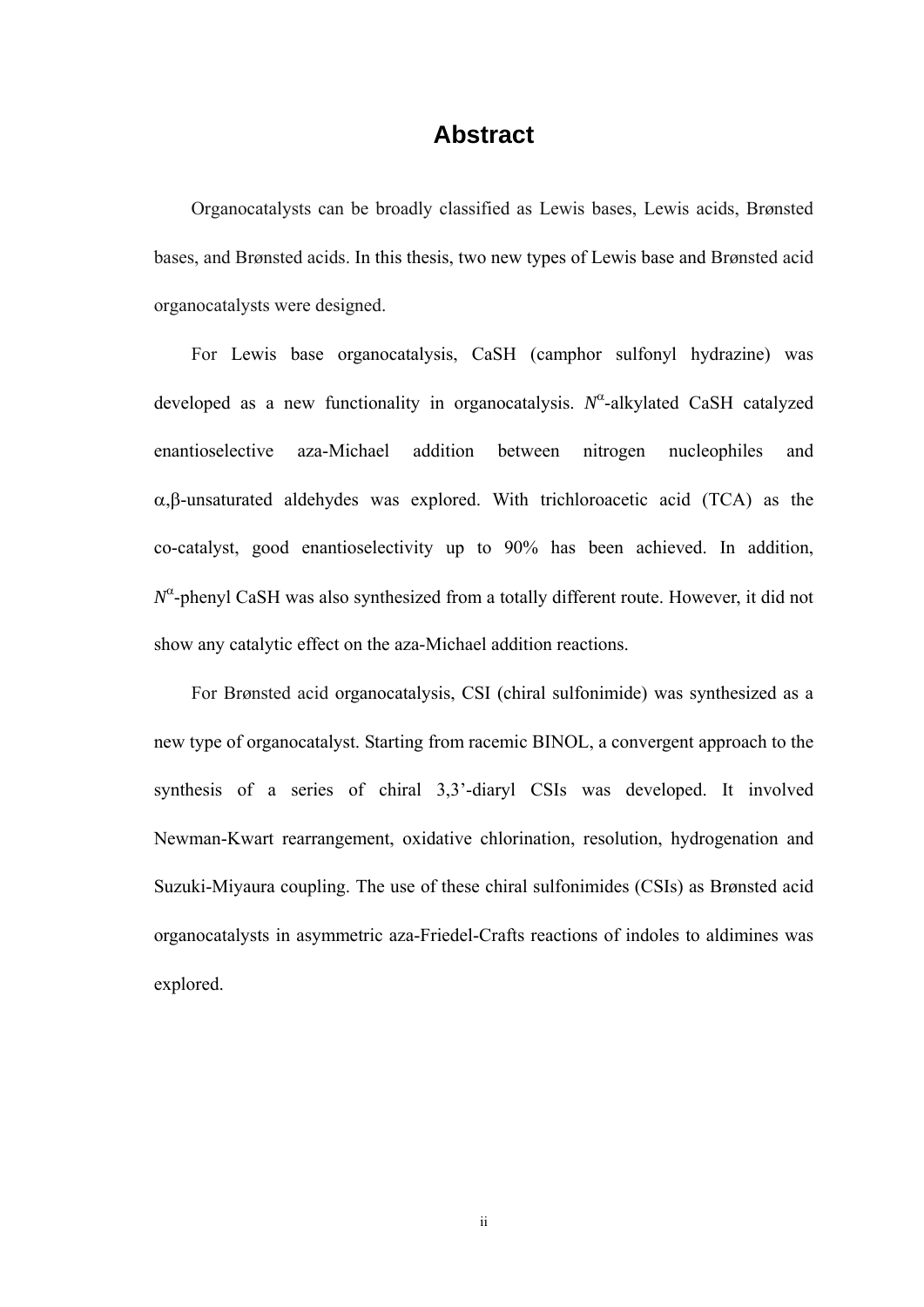## **Table of contents**

| 1.1                                                                                         |
|---------------------------------------------------------------------------------------------|
| 1.2                                                                                         |
| 1.2.1                                                                                       |
| 1.2.2                                                                                       |
| 1.2.3                                                                                       |
| CaSH (Camphor Sulfonyl Hydrazine) and CSI (Chiral Sulfonimide) in<br>1.3                    |
|                                                                                             |
| <b>CaSH</b> (Camphor Sulfonyl Hydrazine) as Lewis Base<br><b>Chapter 2</b>                  |
|                                                                                             |
| 2.1                                                                                         |
| CaSH Catalyzed Enantioselective Aza-Michael Addition of $\alpha, \beta$ -Unsaturated<br>2.2 |
|                                                                                             |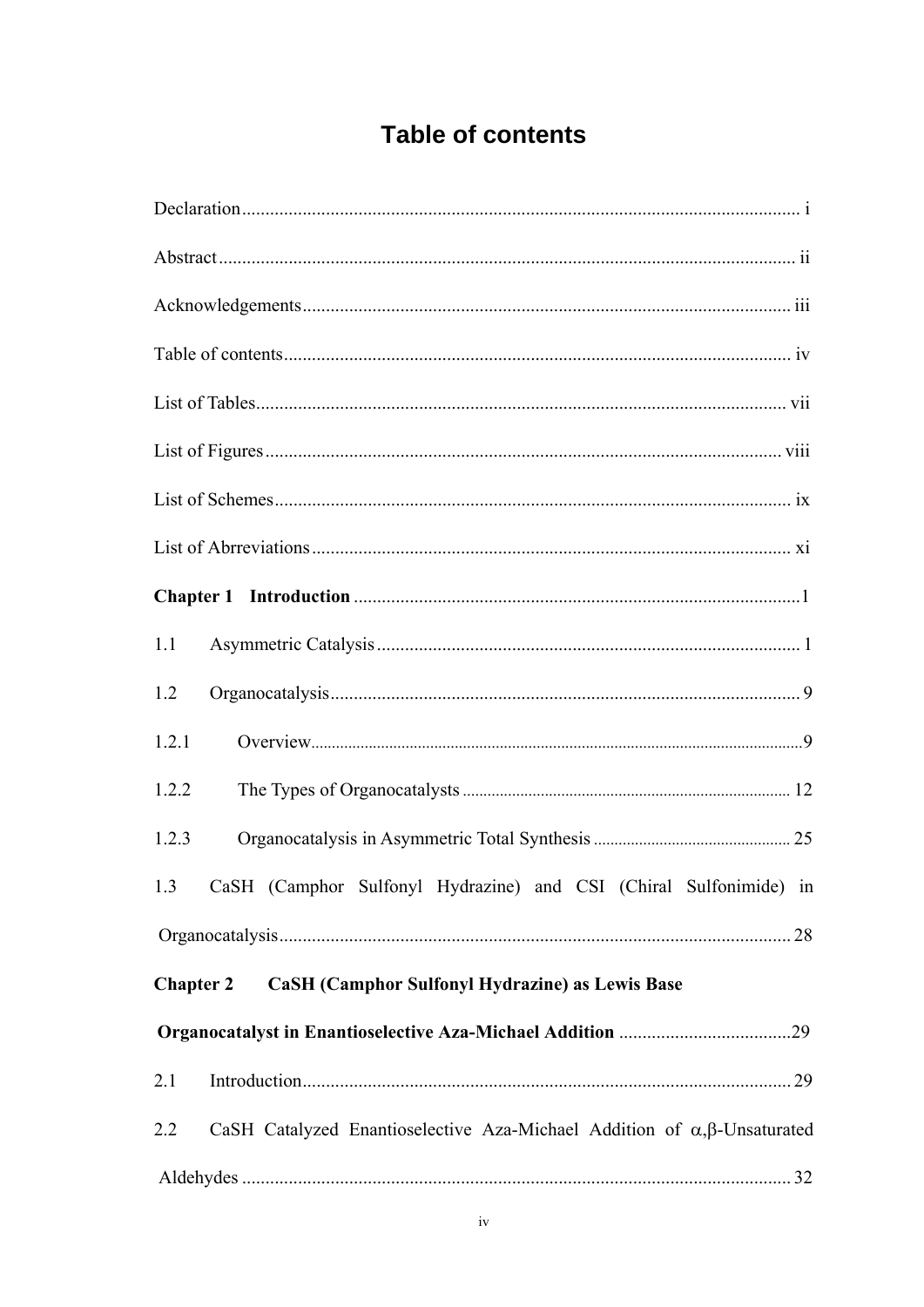| 2.2.1                                                                    |                                                                  |  |  |
|--------------------------------------------------------------------------|------------------------------------------------------------------|--|--|
| 2.2.2                                                                    | CaSH Organocatalytic Enantioselective Aza-Michael Addition 34    |  |  |
| 2.3                                                                      |                                                                  |  |  |
| 2.4                                                                      |                                                                  |  |  |
| 2.5                                                                      |                                                                  |  |  |
| Chapter 3 CSIs (Chiral Sulfonimides) as Brønsted Acid Organocatalysts in |                                                                  |  |  |
|                                                                          |                                                                  |  |  |
| 3.1                                                                      |                                                                  |  |  |
| 3.2                                                                      | CSI (Chiral Sulfonimide) catalyzed Asymmetric Aza-Friedel-Crafts |  |  |
|                                                                          |                                                                  |  |  |
| 3.2.1                                                                    |                                                                  |  |  |
| 3.2.2                                                                    |                                                                  |  |  |
|                                                                          |                                                                  |  |  |
|                                                                          |                                                                  |  |  |
|                                                                          |                                                                  |  |  |
| 5.2                                                                      |                                                                  |  |  |
| 5.2.1                                                                    |                                                                  |  |  |
| 5.2.2                                                                    |                                                                  |  |  |
| 5.3                                                                      |                                                                  |  |  |
| 5.3.1                                                                    |                                                                  |  |  |
| 5.3.2                                                                    |                                                                  |  |  |
|                                                                          |                                                                  |  |  |